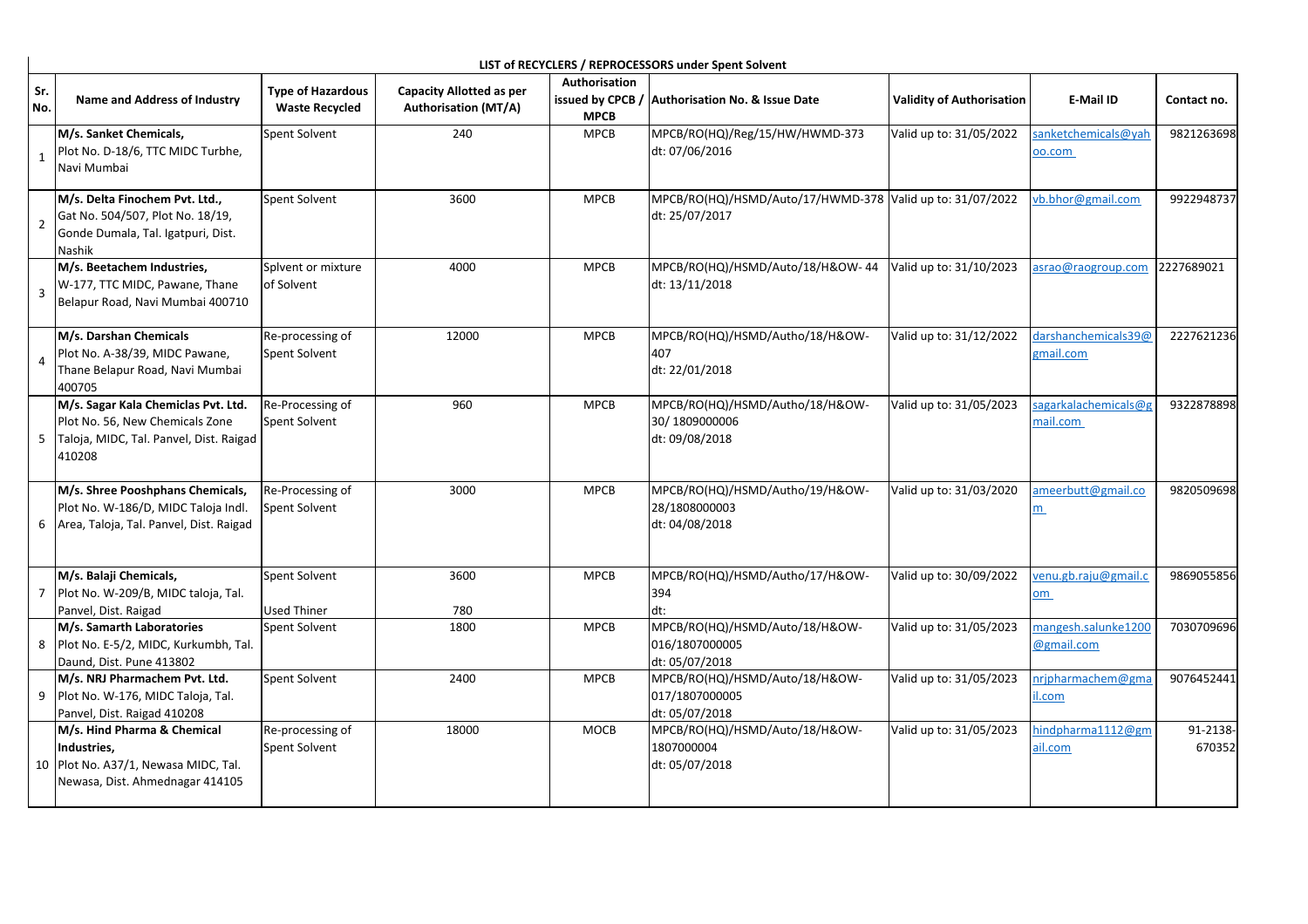|    | M/s. Denim and More                                                                                                                            | Re-processing of                                     | 6000  | <b>MPCB</b> | MPCB/RO(HQ)/HSMD/Auto/18/H&OW-33                   | Valid up to: 31/05/2023 | sha.jimit89@gmail.co                    | 9821018338 |
|----|------------------------------------------------------------------------------------------------------------------------------------------------|------------------------------------------------------|-------|-------------|----------------------------------------------------|-------------------------|-----------------------------------------|------------|
| 11 | <b>Manufacturing LLP,</b><br>Plot No. C-4/1/3, MIDC Tarapur, Dist.                                                                             | Spent Solvent                                        |       |             | 1810000003<br>dt: 11/10/2018                       |                         |                                         |            |
|    | Palghar 401506                                                                                                                                 |                                                      |       |             |                                                    |                         |                                         |            |
|    | M/s. Kusum Distillation and Refining Distillation of Spent<br>Pvt. Ltd.<br>12 M Shed No. W-32, MIDC Kurkumbh,<br>Tal. Daund, Dist. Pune 412802 | Mixed Solvent                                        | 5000  | <b>MPCB</b> | MPCB/RO(HQ)/HSMD/Auto/18/H&OW-53<br>dt: 15/11/2018 | Valid up to: 31/10/2023 | cusumchem1@gmail.c<br>om                | 9822517621 |
|    | M/s. Sun Chemical<br>13 Plot No. W-173, MIDC Tarapur, Tal. &  / Mixed Solvent<br>Dist. Palghar                                                 | Distillation of Spent                                | 5400  | <b>MPCB</b> | MPCB/RO(HQ)/HSMD/Auto/18/H&OW-51<br>dt: 15/11/2018 | Valid up to: 31/10/2023 | rejeshhraj5@gmail.co<br>$\underline{m}$ | 9545803999 |
| 14 | M/s. Sumitto Industries<br>Plot No. 17/6, Taloja Industrial Estate, Solvent - DMF and<br>MIDC Taloja, Raigad 410208                            | Spent / Mixed<br>Other high boiling<br>solvents only | 1270  | <b>MPCB</b> | MPCB/RO(HQ)/HSMD/Auto/18/H&OW-55<br>dt: 15/11/2018 | Valid up to: 31/05/2023 | dajmera@gmail.com                       | 9820328670 |
|    | M/s. Shripad Chemicals<br>15 Plot No. C-66 & C-67, MIDC Area<br>Mahad, Tal. Mahad, Dist. Raigad                                                | Distillation of Spent<br>Mixed Solvent               | 840   | <b>MPCB</b> | MPCB/RO(HQ)/HSMD/Auto/18/H&OW-57<br>dt: 27/11/2018 | Valid up to: 31/10/2023 | deepakts1972@gmail.<br>com              | 9604494359 |
|    | M/s. Breeze Chemicals Pvt. Ltd.<br>16 Plot No. J-68, Taloja Indl. Area, Taloja,  / Mixed Solvent<br>Tal. Panvel, Raigad 410208                 | <b>Distillation of Spent</b>                         | 6000  | <b>MPCB</b> | MPCB/RO(HQ)/HSMD/Auto/19/H&OW-23<br>dt: 25/06/2019 | Valid up to: 31/05/2024 | oreezechemicals@gm<br>ail.com           | 9819965385 |
| 17 | M/s. Saiganga Chemicals<br>Plot No. B-95, STICE MIDC,<br>Musalgaon, Tal. Sinnar, Dist. Nashik                                                  | Distillation of Spent<br>/ Mixed Solvent             | 96    | <b>MPCB</b> | MPCB/RO(HQ)/HSMD/Auto/19/H&OW-13<br>dt: 28/05/2019 | Valid up to: 30/04/2024 | bainadecharansing@g<br>mail.com         | 9325228535 |
|    | M/s. Darshan Chemicals<br>18 Plot No. D-29/3, MIDC Turbhe, Navi<br>Mumbai 400705                                                               | Distillation of Spent<br>Mixed Solvent               | 11976 | <b>MPCB</b> | MPCB/RO(HQ)/HSMD/Auto/19/H&OW-16<br>dt: 04/06/2019 | Valid up to: 31/05/2024 | darshanchemicalsunit<br>2@yahoo.com     | 9821222407 |
| 19 | M/s. Cognizant Chemical Pvt. Ltd.<br>Plot No. E-106, Addl. Patalganga,<br>MIDC Chavne, Village Patalganga, Tal.<br>Panvel, Dist. Raigad        | Distillation of Spent<br>Solvent                     | 3000  | <b>MPCB</b> | MPCB/RO(HQ)/HSMD/Auto/19/H&OW-12<br>dt: 28/05/2019 | Valid up to: 30/04/2024 | cognizantchemicalpytl<br>td@gmail.com   | 9819500500 |
| 20 | M/s. Sahastra Chemicals Pvt. Ltd.<br>Plot No. B-17, MIDC Pote Parshuram,<br>Tal. Khed, Dist. Ratnagiri                                         | Distillation of Spent<br>/ Mixed Solvent             | 6000  | <b>MPCB</b> | MPCB/RO(HQ)/HSMD/Auto/19/H&OW-02<br>dt: 17/05/2019 | Valid up to: 30/04/2024 | ahastrachem@gmail.<br><u>com</u>        | 9422431739 |
|    | M/s. Jet Insulation Pvt. Ltd.<br>21 Plot No. A-11, MIDC Mahad, Tal.<br>Mahad, Dist. Raigad                                                     | Distillation of Spent<br>/ Mixed Solvent             | 6000  | <b>MPCB</b> | MPCB/RO(HQ)/HSMD/Auto/19/H&OW-01<br>dt: 17/05/2019 | Valid up to: 30/04/2024 | et.insulation@yahoo.<br>co.in           | 9820027739 |
| 22 | M/s. Trupti Pharma Chem Pvt. Ltd.<br>Plot No. W-11, MIDC Tarapur, Dist.<br>Palghar                                                             | <b>Distillation of Spent</b><br>/ Mixed Solvent      | 1200  | <b>MPCB</b> | MPCB/RO(HQ)/HSMD/Auto/19/H&OW-42<br>dt: 29/07/2019 | Valid up to: 30/06/2024 | consultchemsynth@g<br>mail.com          | 9867885531 |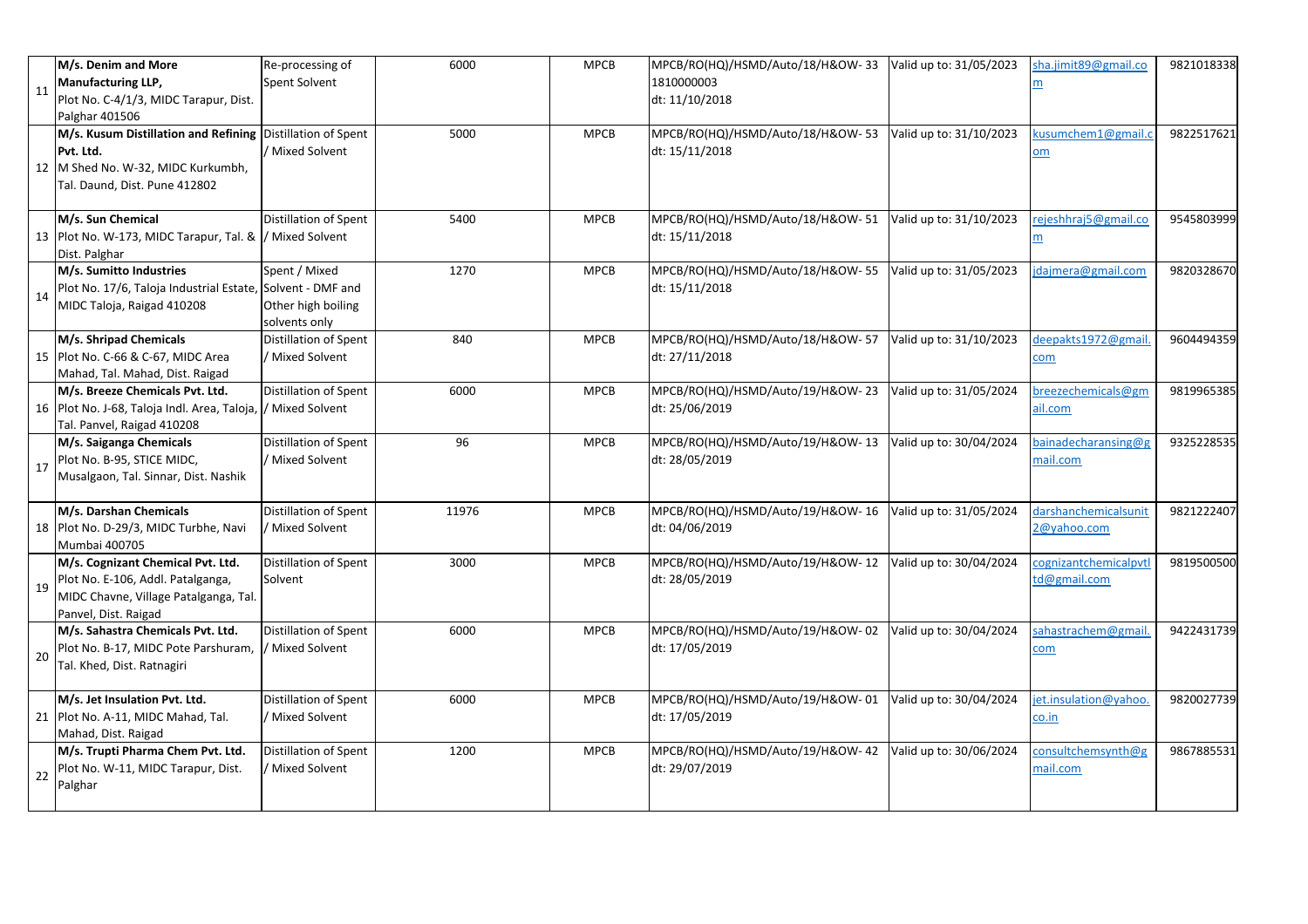| 23 | <b>Shree Samarth Engineers</b><br>Plot No. E-15, MIDC Lote Parshuram,<br>Tal. Khed, Dist. Ratnagiri              | <b>Distillation of Spent</b><br>/ Mixed Solvent                                                                    | 1920       | <b>MPCB</b> | MPCB/RO(HQ)/HSMD/Auto/19/H&OW-45<br>dt: 29/07/2019 | Valid up to: 31/12/2022 | shreesamarthengineer<br>slote@gmail.com | 9223352134           |
|----|------------------------------------------------------------------------------------------------------------------|--------------------------------------------------------------------------------------------------------------------|------------|-------------|----------------------------------------------------|-------------------------|-----------------------------------------|----------------------|
|    | M/s. Shiv Shakti Oxalate Pvt. Ltd.<br>24 Plot No. A-84/1, 89, MIDC Kurkumbh,<br>Tal. Daund, Dist. Pune           | <b>Distillation of Spent</b><br>/ Mixed Solvent                                                                    | 15000      | <b>MPCB</b> | MPCB/RO(HQ)/HSMD/Auto/19/H&OW-43<br>dt: 29/07/2019 | Valid up to: 30/06/2024 | kalpesh@yahoo.co.in                     | 9320060565           |
| 25 | M/s. Ramkamal Chemicals Pvt. Ltd.<br>Plot No. A-77, MIDC Kurkumbh, Tal.<br>Daund, Dist. Pune                     | Distillation of Spent<br>Mixed Solvent                                                                             | 8400       | <b>MPCB</b> | MPCB/RO(HQ)/HSMD/Auto/19/H&OW-46<br>dt: 29/07/2019 | Valid up to: 31/10/2023 | ashish@ramkamalche<br>micals.com        | 7030962211           |
|    | M/s. Urvashi Industries<br>26 Plot No. G-19, MIDC Waluj, Dist.<br>Aurangabad                                     | <b>Distillation of Spent</b><br>Mixed Solvent                                                                      | 3000       | <b>MPCB</b> | MPCB/RO(HQ)/HSMD/Auto/19/H&OW-44<br>dt: 29/07/2019 | Valid up to: 31/03/2023 | urvashi.ind19@gmail.c<br>om             | 7020670910           |
| 27 | M/s. Anand Acid & Chemicals<br>Company<br>Plot No. K-38, MIDC Additional<br>Ambernath Indl. Area, Dist. Thane    | <b>Distillation of Spent</b><br>Mixed Solvent                                                                      | 2200       | <b>MPCB</b> | MPCB/RO(HQ)/HSMD/Auto/19/H&OW-81<br>dt: 15/02/2019 | Valid upto: 31/01/2024  | anandacidchemical@g<br>mail.com         | 9820632758           |
| 28 | M/s. Vighnaharta Oils and Chemicals<br>Pvt. Ltd.<br>Plot No. W-53(II), MIDC Taloja, Tal.<br>Panvel, Dist. Raigad | <b>Distillation of Spent</b><br>Mixed Solvent                                                                      | 1440       | <b>MPCB</b> | MPCB/RO(HQ)/HSMD/Auto/19/H&OW-51<br>dt: 15/11/2019 | Valid up to: 31/10/2024 | vighnaharta 303@gmai<br>.com            | $022 -$<br>265655232 |
|    | M/s. Rushi Chemicals<br>29 Plot No. A-8, MIDC Naradna, Tal.<br>Shindkheda, Dist. Dhule                           | Distillation of Spent<br>Mixed Solvent                                                                             | 3120       | <b>MPCB</b> | MPCB/RO(HQ)/HSMD/Auto/19/H&OW-58<br>dt: 26/11/2019 | Valid up to: 31/10/2024 | sanjiv@rushichemicals<br>.com           | 9130033779           |
| 30 | M/s. Soni Chemicals,<br>Plot No. 37/2, MIDC Additional<br>Patalganga, Tal. Panvel, Dist. Raigad                  | Distillation of Spent<br>Recovered / Used<br><b>Mixed Solvents</b><br>Reprocessing of<br><b>Used Paint Thinner</b> | 3600<br>75 | <b>MPCB</b> | MPCB/RO(HQ)/HSMD/Auto/19/H&OW-59<br>dt: 15/11/2019 | Valid up to: 31/10/2024 | sonichemicals2210@g<br>mail.com         | 9322878898           |
|    | M/s. Graviton Life Care Pvt. Ltd.<br>31 Plot No. B-62, MIDC Supa, Tal. Parner, Solvent<br>Dist. Ahmednagar       | <b>Distillation of Spent</b>                                                                                       | 7200       | <b>MPCB</b> | MPCB/RO(HQ)/HSMD/Auto/19/H&OW-60<br>dt: 15/11/2019 | Valid up to: 31/10/2024 | aysinghpthr885@gma<br>il.com            | 9822183111           |
|    | M/s. Jyoti Dye Chem Pvt. Ltd.<br>32 Plot No. D-76/1, TTC MIDC, Turbhe,<br>Navi Mumbai                            | Distillation of Spent<br>Solvent                                                                                   | 5400       | <b>MPCB</b> | MPCB/RO(HQ)/HSMD/Auto/19/H&OW-67<br>dt: 15/11/2019 | Valid up to: 31/10/2024 | jyotidyechempvtltd@g<br>mail.com        | 9821063099           |
| 33 | M/s. Sulaki Chemicals Pvt. Ltd.<br>Plot No. C-33, & C-34, MIDC Lote<br>Parshuram, Tal. Khed, Dist. Ratnagiri     | Distillation of Spent<br>Solvent                                                                                   | 2400       | <b>MPCB</b> | MPCB/RO(HQ)/HSMD/Auto/19/H&OW-68<br>dt: 15/11/2019 | Valid up to: 31/10/2024 | milind2115@gmail.co<br>m                | 8422965300           |
| 34 | M/s. Namau Chem Pvt. Ltd.<br>Plot No. N-26 & 27, Additional<br>Ambernath MIDC, Ambernath, Dist.<br>Thane         | Distillation of Spent<br>Solvent                                                                                   | 3300       | <b>MPCB</b> | MPCB/RO(HQ)/HSMD/Auto/19/H&OW-72<br>dt: 18/11/2019 | Valid up to: 31/10/2024 | namauchem@gmail.c<br>om                 | 9820230331           |